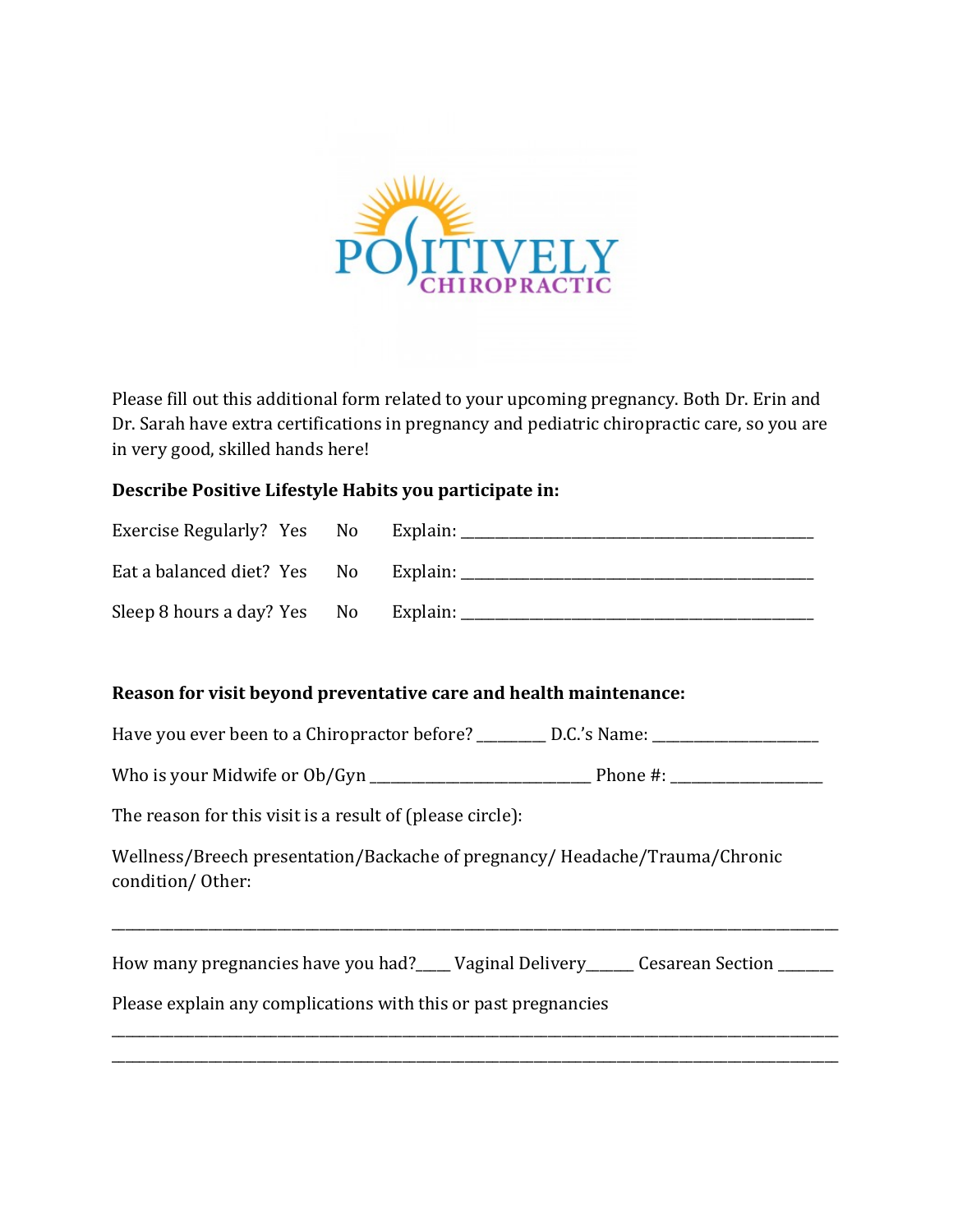\_\_\_\_\_\_\_\_\_\_\_\_\_\_\_\_\_\_\_\_\_\_\_\_\_\_\_\_\_\_\_\_\_\_\_\_\_\_\_\_\_\_\_\_\_\_\_\_\_\_\_\_\_\_\_\_\_\_\_\_\_\_\_\_\_\_\_\_\_\_\_\_\_\_\_\_\_\_\_\_\_\_\_\_\_\_\_\_\_\_\_\_\_\_\_\_\_\_\_\_\_\_\_\_\_

# **Have you ever suffered from (please circle):**

| How many weeks gestation is your baby? _ |                         |                         |
|------------------------------------------|-------------------------|-------------------------|
|                                          |                         |                         |
| Other:                                   |                         |                         |
| Neck Pain:                               | <b>Before Pregnancy</b> | During Pregnancy        |
| Sinus Trouble:                           | <b>Before Pregnancy</b> | <b>During Pregnancy</b> |
| Nervousness:                             | <b>Before Pregnancy</b> | <b>During Pregnancy</b> |
| <b>Stomach Trouble:</b>                  | <b>Before Pregnancy</b> | During Pregnancy        |
| Asthma:                                  | <b>Before Pregnancy</b> | During Pregnancy        |
| Headaches:                               | <b>Before Pregnancy</b> | During Pregnancy        |
| High Blood Pressure:                     | <b>Before Pregnancy</b> | During Pregnancy        |
| Diabetes:                                | <b>Before Pregnancy</b> | During Pregnancy        |
| <b>Water Retention:</b>                  | <b>Before Pregnancy</b> | <b>During Pregnancy</b> |
| Backaches:                               | <b>Before Pregnancy</b> | <b>During Pregnancy</b> |
| Dizziness:                               | <b>Before Pregnancy</b> | During Pregnancy        |

**When is your due date?** \_\_\_\_\_\_\_\_\_\_\_\_\_\_\_\_\_\_\_\_\_\_\_\_\_\_\_\_\_\_\_\_\_\_\_\_\_\_\_\_\_\_\_\_\_\_\_\_\_\_\_\_\_\_\_\_\_\_\_\_\_\_\_\_\_\_\_\_\_\_\_\_\_\_\_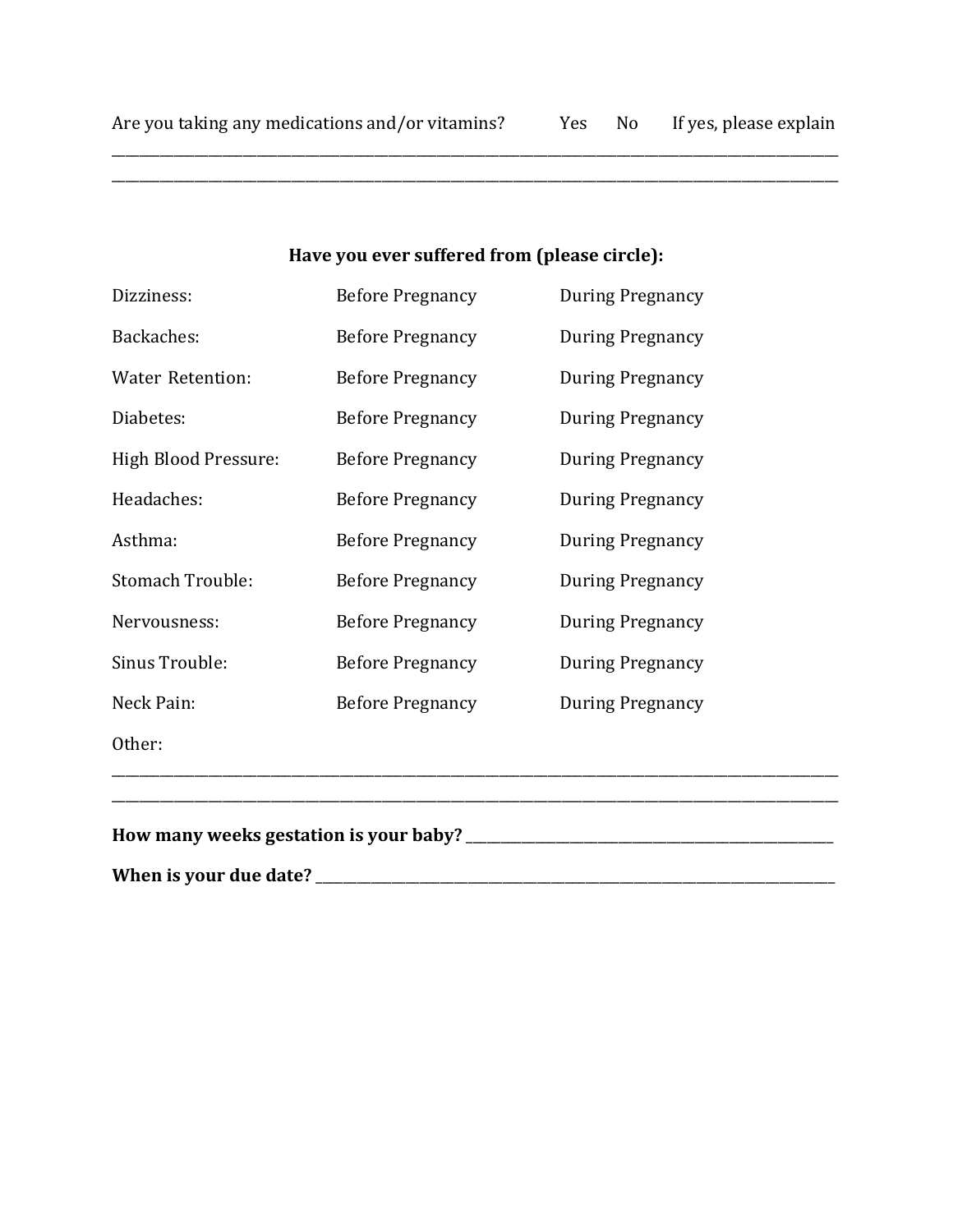

Welcome to **Positively Chiropractic**. Our mission is to restore and maximize health for all families and individuals in our community. Please take a few moments to completely fill out this form. We will take GREAT care of you here!

| First Name: _______________                                                                                                                                                                                                   |         | MI: Last Name:                                                                                                                                                                                                                 |                       |
|-------------------------------------------------------------------------------------------------------------------------------------------------------------------------------------------------------------------------------|---------|--------------------------------------------------------------------------------------------------------------------------------------------------------------------------------------------------------------------------------|-----------------------|
|                                                                                                                                                                                                                               |         | Date: Address:                                                                                                                                                                                                                 |                       |
|                                                                                                                                                                                                                               |         | State: Zip: Zip:                                                                                                                                                                                                               |                       |
| Phone Numbers: (home) (cell)                                                                                                                                                                                                  |         |                                                                                                                                                                                                                                |                       |
|                                                                                                                                                                                                                               |         |                                                                                                                                                                                                                                |                       |
| Date of Birth: / / / / / Age:                                                                                                                                                                                                 |         | SSN: Andrew SSN: Andrew SSN: Andrew SSN: Andrew SSN: Andrew SSN: Andrew SSN: Andrew SSN: Andrew SSN: Andrew SSN: Andrew SSN: Andrew SSN: Andrew SSN: Andrew SSN: Andrew SSN: Andrew SSN: Andrew SSN: Andrew SSN: Andrew SSN: A | Sex: M<br>F           |
| Marital Status: S M D W O                                                                                                                                                                                                     | Name of |                                                                                                                                                                                                                                |                       |
|                                                                                                                                                                                                                               |         |                                                                                                                                                                                                                                | Names and Ages of     |
|                                                                                                                                                                                                                               |         | Are you pregnant? Yes No                                                                                                                                                                                                       |                       |
| Occupation: Designation of the state of the state of the state of the state of the state of the state of the state of the state of the state of the state of the state of the state of the state of the state of the state of |         | Employed                                                                                                                                                                                                                       |                       |
| by: $\overline{\phantom{a}}$                                                                                                                                                                                                  |         | Where did you hear about our                                                                                                                                                                                                   |                       |
| office?                                                                                                                                                                                                                       |         |                                                                                                                                                                                                                                | If referred, whom may |
| we thank: _________                                                                                                                                                                                                           |         |                                                                                                                                                                                                                                |                       |

#### **Reason(s) for seeking care:** *Please briefly describe the area of chief complaint(s).*

*\*\*\*If you have no complaints, and are seeking chiropractic care for wellness, indicate "none" below. Intensity Scale 0=none, 10=unbearable* 

|   | for how long | 012345678910 |
|---|--------------|--------------|
| ∼ | for how long | 012345678910 |
| ັ | for how long | 012345678910 |

### **Based on your primary complaint:**

How did your complaint begin?

What is the character of your pain/symptoms (sharp, achy, dull, etc.)?  $\overline{\phantom{a}}$  , and the set of the set of the set of the set of the set of the set of the set of the set of the set of the set of the set of the set of the set of the set of the set of the set of the set of the set of the s

What makes it worse? \_\_\_\_\_\_\_\_\_\_\_\_\_\_\_\_\_\_\_\_\_\_\_ Better?

\_\_\_\_\_\_\_\_\_\_\_\_\_\_\_\_\_\_\_\_\_\_\_\_\_\_\_\_\_\_\_\_\_\_\_\_\_\_\_\_\_ Do your symptoms stay in the same place or do they radiate/travel? Describe:

\_\_\_\_\_\_\_\_\_\_\_\_\_\_\_\_\_\_\_\_\_\_\_\_\_\_\_\_\_\_\_\_\_\_\_\_\_\_\_\_\_\_\_\_\_\_\_\_\_\_\_\_\_\_\_\_\_\_\_\_\_\_\_\_

|  | How often is it present? $\Box$ Intermittent (<50%) $\Box$ Frequent (51-75%) $\Box$ Constant (>75%) |                                                                                                     |
|--|-----------------------------------------------------------------------------------------------------|-----------------------------------------------------------------------------------------------------|
|  |                                                                                                     | Since your problem began, is it? $\Box$ Getting better $\Box$ Staying the same $\Box$ Getting worse |
|  | Who else have you seen for this? $\Box$ None $\Box$ Chiropractor $\Box$ MD $\Box$ Other When?       |                                                                                                     |

\_\_\_\_\_\_\_\_\_\_\_\_\_\_\_\_\_\_\_\_\_\_ Please describe how your health concerns are affecting your life:\_\_\_\_\_\_\_\_\_\_\_\_\_\_\_\_\_\_\_\_\_\_\_\_\_\_\_\_\_\_\_\_\_\_\_\_\_\_\_

### **Current and past body signals underlying dysfunction**

Please indicate which of the following body signals you have experienced or are currently experiencing: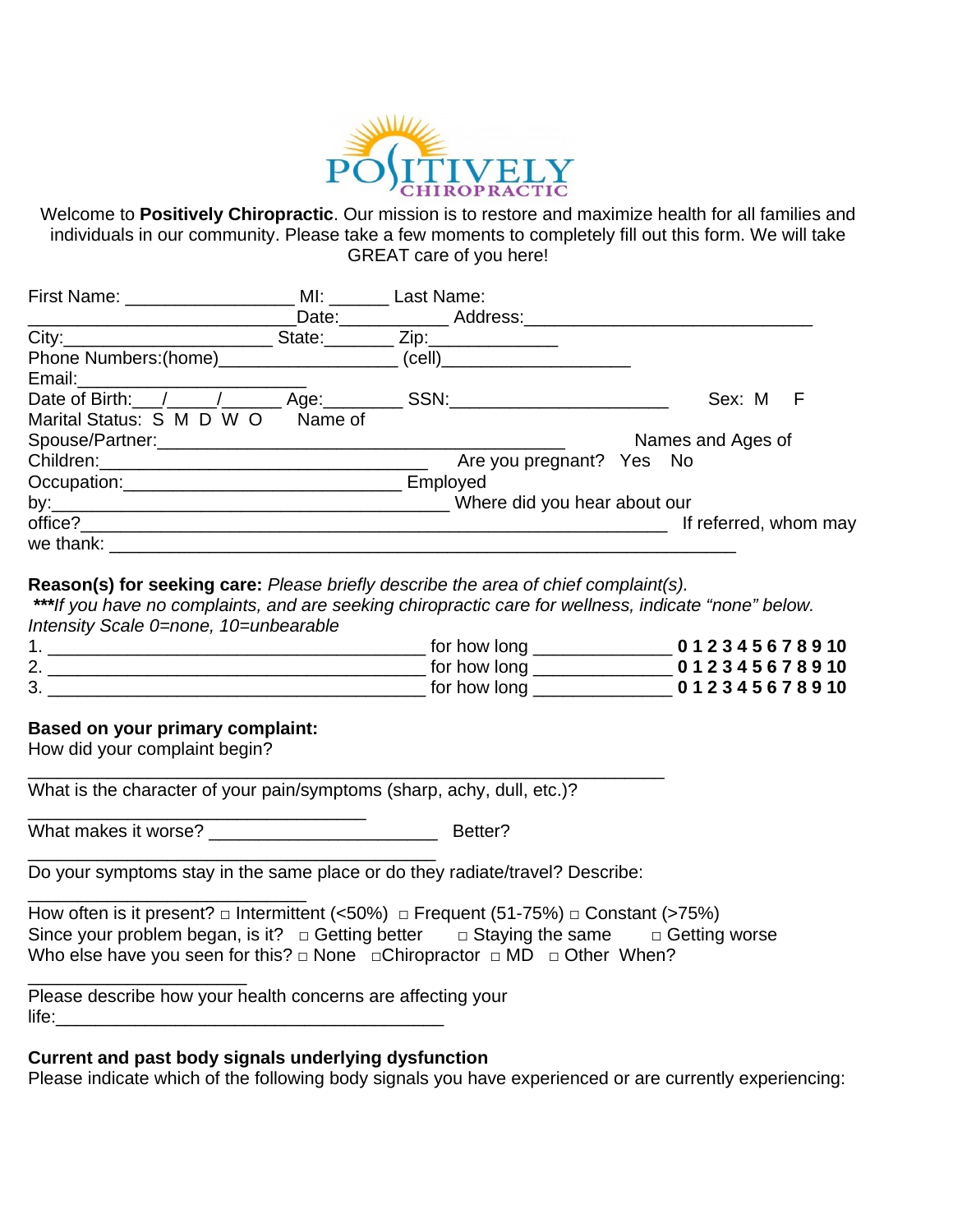| $\Box$ Fainting                               | $\Box$ Prostate trouble                  | $\Box$ Stroke                           | $\Box$ Scoliosis                |
|-----------------------------------------------|------------------------------------------|-----------------------------------------|---------------------------------|
| $\Box$ Shortness of breath $\Box$ Bed wetting |                                          | $\Box$ Jaw pain/TMJ                     | $\Box$ Pain in legs/feet        |
| $\Box$ High blood pressure $\Box$ Cancer      |                                          | □ Heart Attack                          | $\Box$ Numbness in legs/feet    |
| $\Box$ Fatigue                                | $\Box$ Kidney problems                   | $\Box$ Indigestion                      | $\Box$ Pins/Needles in legs     |
| □ Loss of Balance                             | $\square$ Diabetes                       | □ Gall Bladder trouble □ Swollen ankles |                                 |
| $\Box$ Memory loss                            | $\Box$ Headaches                         | $\Box$ Constipation                     | $\Box$ Cold feet/hands          |
| □ Depression                                  | $\Box$ Sinus trouble                     | $\Box$ Allergies                        | $\Box$ Neck Pain                |
| □ Nervousness                                 | $\Box$ Ringing in the ears $\Box$ Asthma |                                         | $\Box$ Shoulder/Arm pain        |
| □ Thyroid trouble                             | $\Box$ Blurred vision                    | $\square$ Swollen joints                | $\Box$ Shoulder/Arm tightness   |
| $\Box$ Seizures                               | $\Box$ Ear infections                    | $\Box$ Arthritis                        | $\Box$ Pins/Needles in arm/hanc |
| $\Box$ Anemia                                 | $\Box$ Loss of smell                     | $\Box$ Low back pain                    | □ Mid-Back Pain                 |
| $\Box$ Menstrual problems $\Box$ Ulcers       |                                          | $\Box$ Hip pain                         | $\Box$ Other                    |

*Stress that occurs in our lifetime impacts our health. It is important for us to understand the physical, chemical and emotional stresses you have endured over time in order to better take care of you. Please describe the following:*

## **Physical**

| Did your birth include the following?                                                         |                 | □ Cesarean □ Vacuum/Forceps □ Vaginal □ Unknown |                               |  |
|-----------------------------------------------------------------------------------------------|-----------------|-------------------------------------------------|-------------------------------|--|
| Describe your typical work setting?                                                           | $\Box$ Sitting  | $\Box$ Standing                                 | $\Box$ Walking $\Box$ Lifting |  |
| Have you experienced the following?                                                           | $\square$ Falls | $\Box$ Surgeries                                | $\Box$ Fractures/Injuries     |  |
| Have you been involved in any auto accidents?                                                 |                 | Yes No                                          |                               |  |
| Describe                                                                                      |                 |                                                 |                               |  |
| Describe your sleep patterns? $\Box$ Side $\Box$ Back                                         |                 | $\Box$ Stomach                                  |                               |  |
| $\Box$ <4hrs $\Box$ 5-8<br>Duration:                                                          |                 | $\Box$ 8+hrs                                    |                               |  |
|                                                                                               |                 |                                                 |                               |  |
| <b>Chemical</b><br>Have you heen vaccinated as a child or an adult? Yes No Last one received? |                 |                                                 |                               |  |

| Have you been vaccinated as a child or an adult? Yes No Last one received? |  |  |
|----------------------------------------------------------------------------|--|--|
|----------------------------------------------------------------------------|--|--|

|           | Bad reactions?<br><u>Lettermanually</u>                 |                                                                                                                                                                                                                               |
|-----------|---------------------------------------------------------|-------------------------------------------------------------------------------------------------------------------------------------------------------------------------------------------------------------------------------|
|           |                                                         | Do you? $\square$ Smoke tobacco $\square$ Use recreational drugs $\square$ Drink alcohol                                                                                                                                      |
|           |                                                         | Do you consume? □ Fried foods □ Soda/Pop □ Dairy □ Caffeine □ Sweeteners                                                                                                                                                      |
|           | Do you take any prescription or non-prescription drugs? |                                                                                                                                                                                                                               |
|           |                                                         | Reason: Network and the settlement of the settlement of the settlement of the settlement of the settlement of the settlement of the settlement of the settlement of the settlement of the settlement of the settlement of the |
| 2.        |                                                         | Reason:                                                                                                                                                                                                                       |
| 3.        |                                                         |                                                                                                                                                                                                                               |
|           |                                                         |                                                                                                                                                                                                                               |
| Emotional |                                                         |                                                                                                                                                                                                                               |

### **Emotional**

| Do you consider yourself? □ Overstressed |                                                                    | □ Lonely □ Unfortunate |  |  |  |
|------------------------------------------|--------------------------------------------------------------------|------------------------|--|--|--|
| Have you experienced?                    | $\Box$ Loss of a loved one $\Box$ Divorce $\Box$ Loss of a job How |                        |  |  |  |
| recent                                   |                                                                    |                        |  |  |  |
| Rate your job satisfaction               | $(low)$ 0 1 2 3 4 5 6 7 8 9 10 (high)                              |                        |  |  |  |
| Rate your personal fulfillment           | $(low)$ 0 1 2 3 4 5 6 7 8 9 10 (high)                              |                        |  |  |  |

**Describe positive lifestyle habits you participate in.**